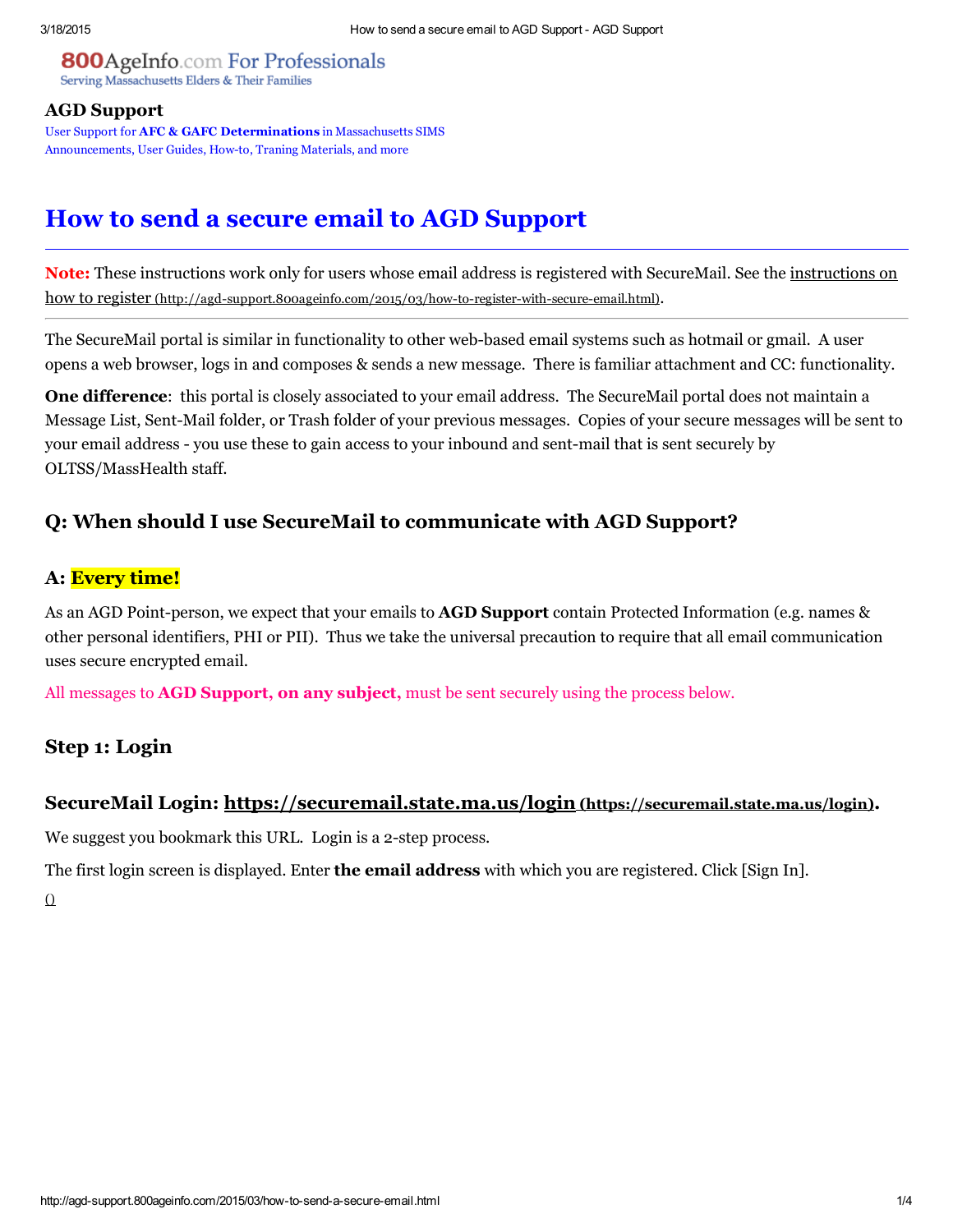

The second login screen is displayed. Enter your password, and then click [Sign In]. Alternately, click [Forgot Your Password].



### Step 2: Compose your Message

If your password is correct, the Create New Secure Message interface is displayed.

|              | jsmithfield@xample-community-afc.com<br>$Mass.$ <i>(jov</i>                                              | Sign Out<br>Help                 |
|--------------|----------------------------------------------------------------------------------------------------------|----------------------------------|
|              |                                                                                                          | Send Secure                      |
| <b>From:</b> | jsmithfield@xample-com<br>afc.com (Authenticated by state.ma.us)                                         |                                  |
| To:          | AGD.Support@massmail.state.ma.us                                                                         | <b>Remove Me</b>                 |
|              | You will receive a copy of this message (Remove Me)                                                      |                                  |
| Cc:          |                                                                                                          | <b>Show Bcc</b>                  |
| Subject:     | XAMPLE - Issue - Workflow Task Create Enrollment                                                         | <b>Plain Text</b>                |
| Attach:      | <b>Choose File</b>                                                                                       | <b>Request</b><br><b>Receipt</b> |
| Hello -      | $\mathbb{R}^2 = \Omega$ C.S. Font family<br>U AK 断著理律律任任 A · ツ·<br>$B$ $I$<br>Δ<br>Username: JSMITHFIELD | Font size<br>$\sim$              |
|              | Organization: Xample Community AFC<br>b                                                                  |                                  |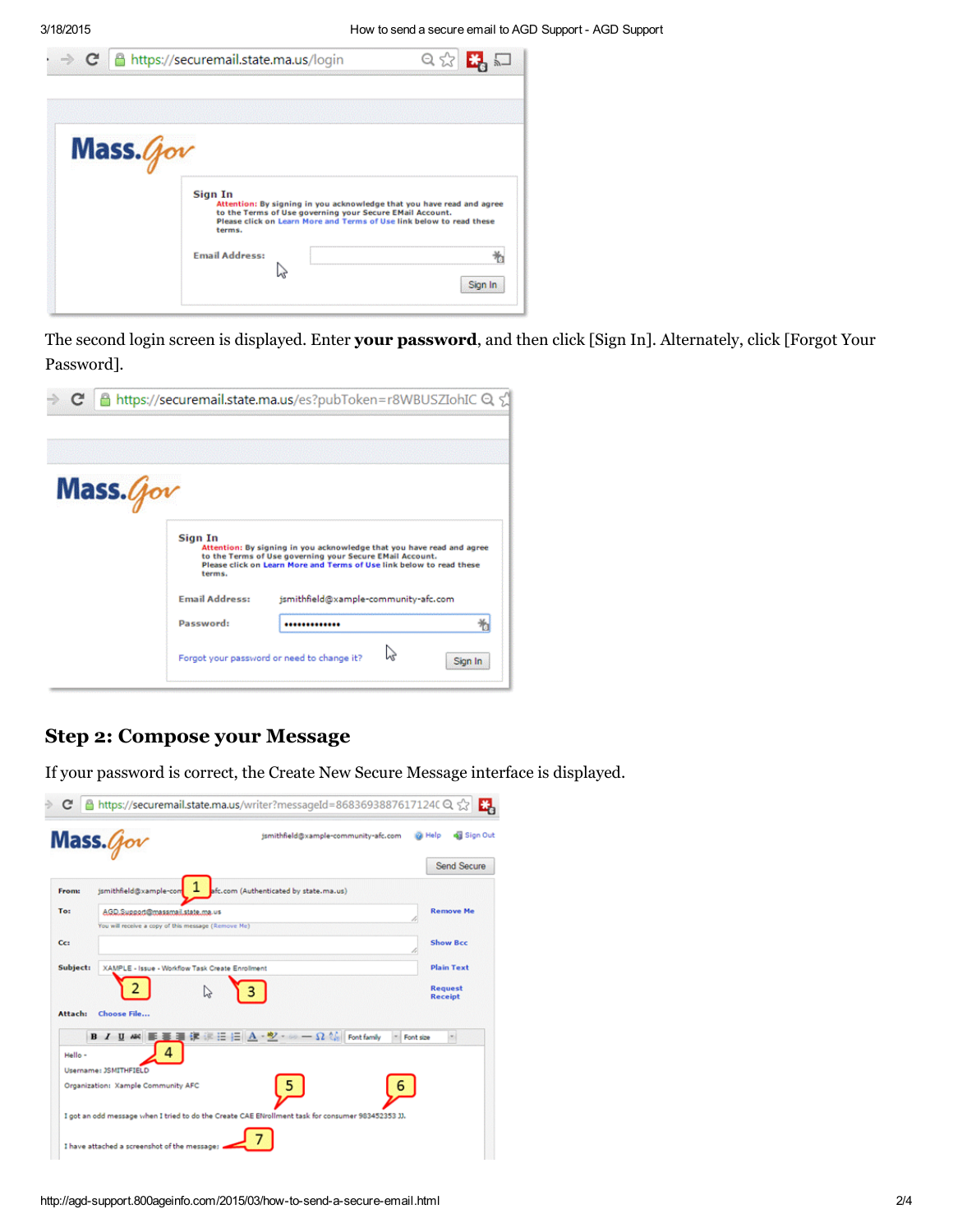The example above shows a clear & effective issue report to AGD Support. The numbered callouts demonstrate some features of a superior issue report. Key to the callouts above:

1. Address the email to **[AGD.Support@massmail.state.ma.us](mailto:AGD.Support@massmail.state.ma.us)** (mailto:AGD.Support@massmail.state.ma.us).

Important: do not omit "massmail". This should be used whenever you use SecureMail to communicate with OLTSS/MassHealth staff.

- 2. Indicate your Organization name in the Subject Line
- 3. Make sure that your Subject Line includes a clear, concise, and specific reference to the issue topic. Don't be vague or generic.
- 4. Within the body of the email, indicate the username of the person who experienced the problem. You only need to provide one or two examples, not an exhaustive list.
- 5. A specific indication of when the error occurs. Here, the issue seems to be connected to the Create CAE Enrollment Workflow Task. What did the user expect to happen; what was the user trying to do?
- 6. A reference to a specific consumer for whom the issue was observed. The AGD Support standard is to refer to a consumer by their SAMS ID and the consumer's initials. Note: no other Protected Information should be in the email's message text: name, address, SSN, DOB, MassHealth number, etc.
- 7. Screenshots are provided to AGD Support. As with email message text, attachments or screenshots should \*never\* include name, address, SSN, DOB, MassHealth number. Instead, refer to a specific consumer by SAMS ID plus initials.Resolution of your issue can be delayed if key details are not provided with the initial report.

### Step 3: Send Secure

Click [Send Secure] to send your secure email. The system displays a success message confirming that the secure message was sent.



Close the browser window if you're done composing secure mail.

### Step 4: You receive a copy of the secure email

A copy of your message is sent to your email account, as a sent-mail file copy. Note that the system has updated the subject line with **Secure: [Copy - SecureMail]** to indicate the message was, in fact, sent securely.

You will receive a secure message, you would need to login to the SecureMail portal to see its contents.